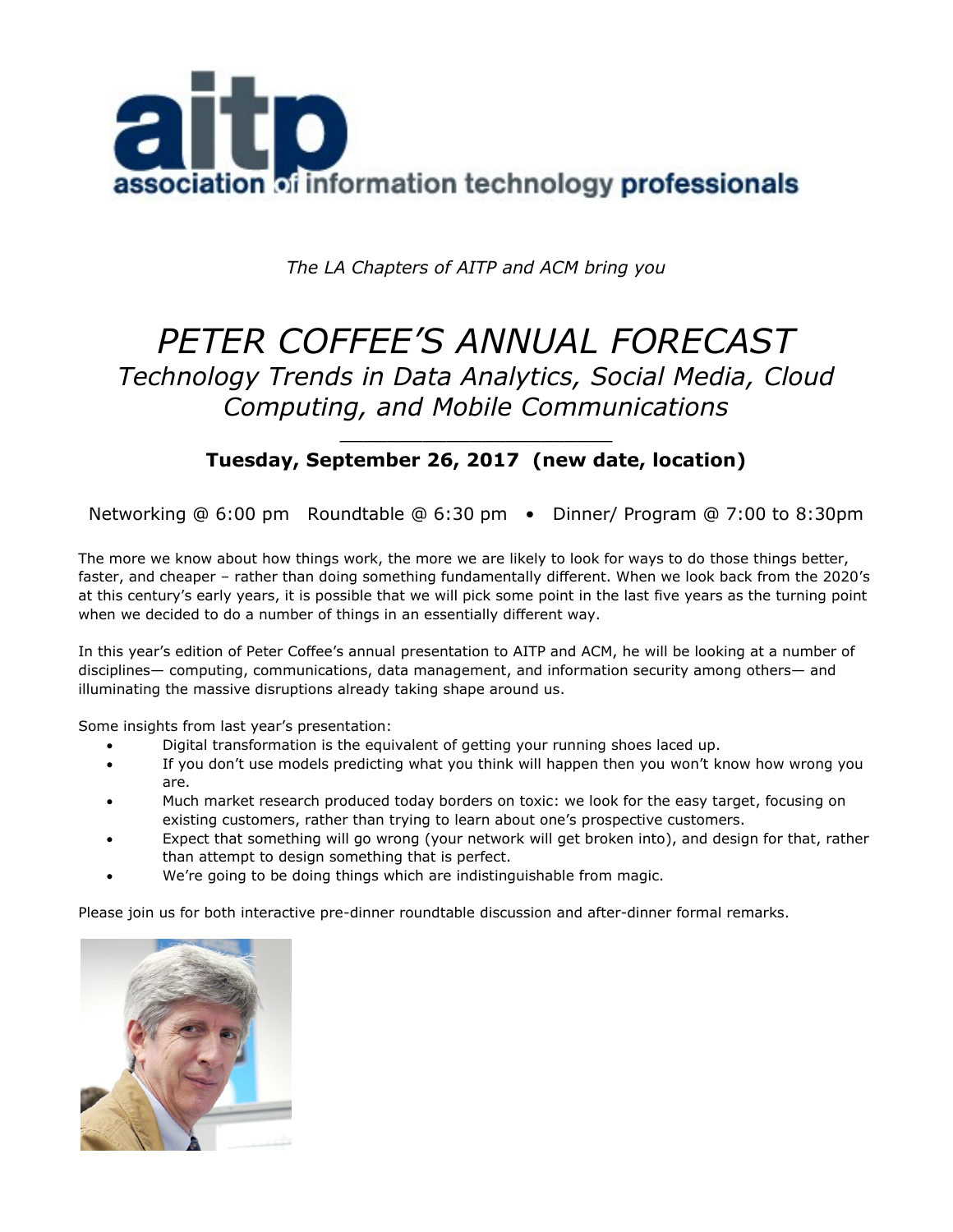**Peter Coffee is Vice President for Strategic Research at Salesforce.com.** He joined the company in 2007 after 19 years as a Columnist and Labs Analyst with the groundbreaking industry publications *PC Tech Journal*, *PC Week,* and *eWEEK*. He works with IT managers, developers and policymakers to build a global community on cloud platforms including Salesforce.com's Force.com and Heroku.

Mr. Coffee was the first manager of PC integration at The Aerospace Corporation in El Segundo; before that, he worked with various divisions of Exxon Corporation in arctic development, chemical production, and alternativefuels operations ranging from the Gulf Coast to Alaska. He holds an engineering degree from MIT and an MBA from Pepperdine University; he has lectured in IT management, AI programming techniques and business strategy at Pepperdine, UCLA, Stanford, MIT, and Harvard Business School, as well as keynoting business conferences and academic events throughout the Americas, Asia and Western Europe. He is the author of two books, *How To Program Java* and *Peter Coffee Teaches PCs*. Follow him on **Twitter @petercoffee**.

**NOTE:** We will start promptly at 6:30 pm with **an informal roundtable discussion with Peter Coffee** followed by dinner and a formal presentation. Get there before **6:00PM for networking!** 

# **Bring business cards and plan to network with your peers at Microsoft Playa Vista.**

**RESERVATIONS:** Reservations are required! Here is a link: <https://www.eventbrite.com/e/peter-coffee-annual-forecast-2017-tickets-37466194396>

\_\_\_\_\_\_\_\_\_\_\_\_\_\_\_\_\_\_\_\_\_\_\_\_\_\_\_\_\_\_\_\_\_\_\_\_\_\_\_\_\_\_\_\_\_\_\_\_\_\_\_\_\_\_\_\_\_\_\_\_\_\_\_\_\_\_\_\_\_\_\_\_\_

**PRICE: Dinner & Program: Members - \$15 in Advance, \$25 at the Door. Non-members - \$25 in Advance, \$35 at the Door.** For more information, call Mitchell Matsumura at 310-561-0755 or Roger Lux at 562-964-1888.

**LOCATION:** Microsoft Playa Vista**,** 13031 W. Jefferson Blvd Suite 200. **Playa Vista**, CA 90094; (213) 806- 7300. Validated parking \$10.

## **DIRECTIONS:**

#### **From LAX International Airport:**

- Depart World Way/Center Way going east 0
- Merge onto CA-1 North
- Turn left onto Lincoln Blvd.
- Right onto West Jefferson Blvd.
- U-Turn at McConnell Ave
- Turn right onto Alla Road.
- Arrive at 13021 W. Jefferson Blvd, Suite 200, Playa Vista, CA 90094.

#### **From Orange County Airport:**

- Northeast on Airport toward MacArthur Blvd.
- Left onto MacArthur Blvd.
- Merge onto 1-405 North towards Long Beach.
- Exit, then left on Jefferson Blvd (Exit 50B).
- Arrive at 13021 W. Jefferson Blvd, Suite 200, Playa Vista, CA 90094.